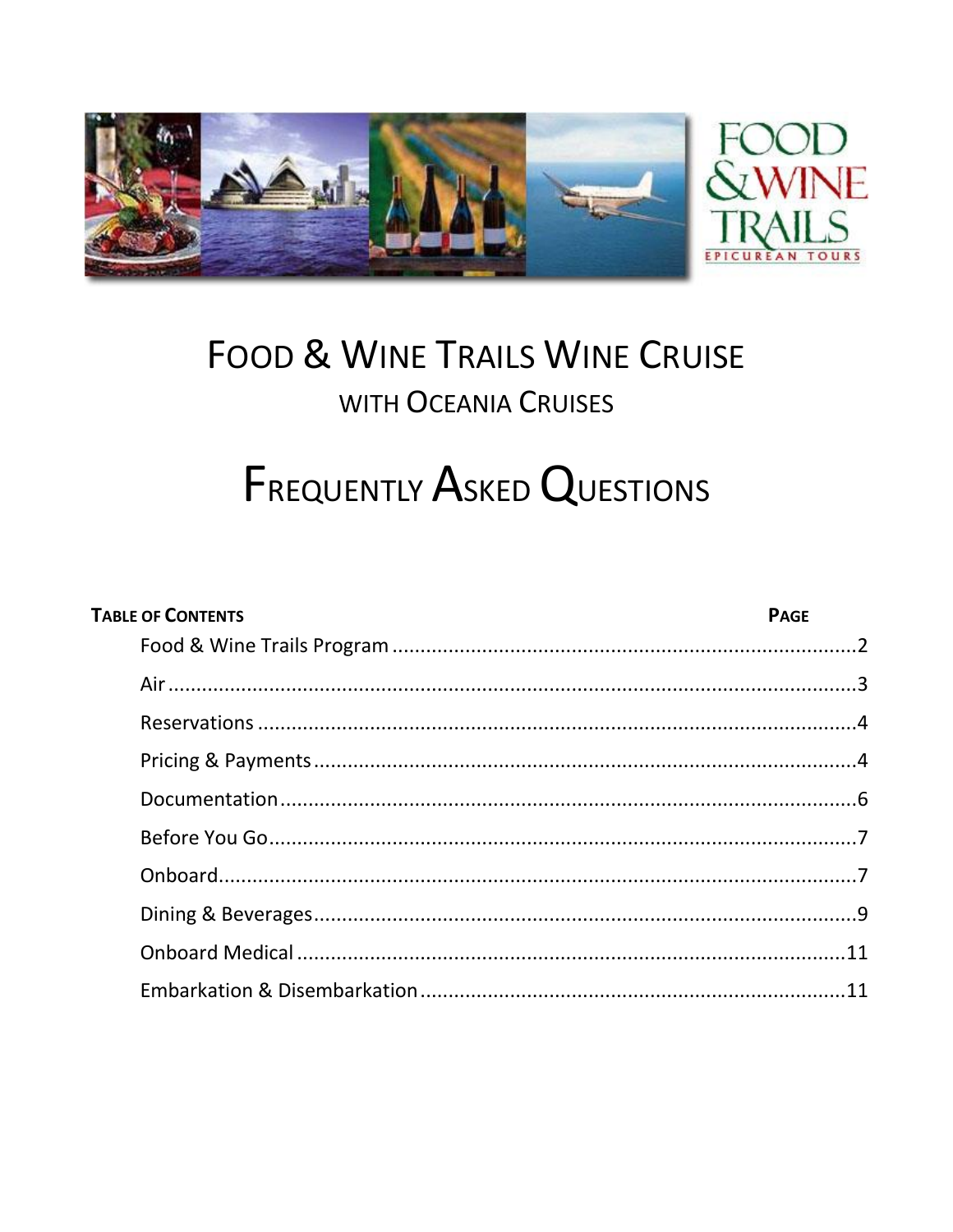## FOOD & WINE TRAILS' PROGRAM

## Q**: What is included with the Food & Wine Trails Wine Cruise?**

**A:** The Food & Wine Trails (F&WT) Wine Cruise includes two programs rolled into one. You have all the onboard entertainment and creature comforts of a deluxe cruise, plus a private-to-the-group, educational wine program with private parties, tastings, seminars and a winemaker's dinner in one of the ship's specialty restaurants. Only wine served at exclusive group events is included with the program.

## Q: **Will there be any pre-cruise organized package offered to the group?**

**A:** F&WT wine cruises embarking in Buenos Aires will have the opportunity to purchase an exclusive three night Mendoza program and/or a two night Buenos Aires program highlighting the wines and foods of that particular region. A completed Registration Form and full payment will be required to book space for the pre-cruise program and it is sold on a first come, first serve basis. Your Travel Consultant will be able to give you an idea when the package will be available for booking.

## Q: **Will there be special shore tour opportunities available only to group members?**

**A**: Yes. Depending on the length of the cruise and the itinerary, there will typically be two or three optional shore tours available exclusively to the group. Our tours greatly differ from the normal cruise line shore excursion because each are designed specifically for the food and wine enthusiast, to access the best in the region, and to reflect authentic local terroir. That means we work with small family suppliers, and take you to places not normally visited by large groups. This forces us to keep our groups small, which also means they tend to sell-out quickly. The tours available to your specific group will be available approximately four to five months before departure and released to all group members via email and or US Mail. A completed Registration Form must be submitted with payment and subject to availability.

## Q: **What options are available if the group's shore tours are sold out?**

**A**: Food & Wine Tours shore tours are limited in size for small, intimate groups and may not be able to accommodate all group members. If a tour becomes sold out, we can offer the following three options:

1. **Waitlist**: We will accept a limited number of registration forms for people who wish to waitlist for a tour.

2. **Custom Shore Excursion:** As we have a wide network of food and wine specialists all over the world, we can arrange for a private excursion for you and your friends in many European, Australian or New Zealand ports of call. Discuss the possibility of a private excursion with your Travel Consultant.

**3. Independent exploration:** Included in your final documents will be food and wine focused Port Guides for many of the premier wine ports of call that were written specifically for the F&WT traveler and include information about local attractions and dining suggestions.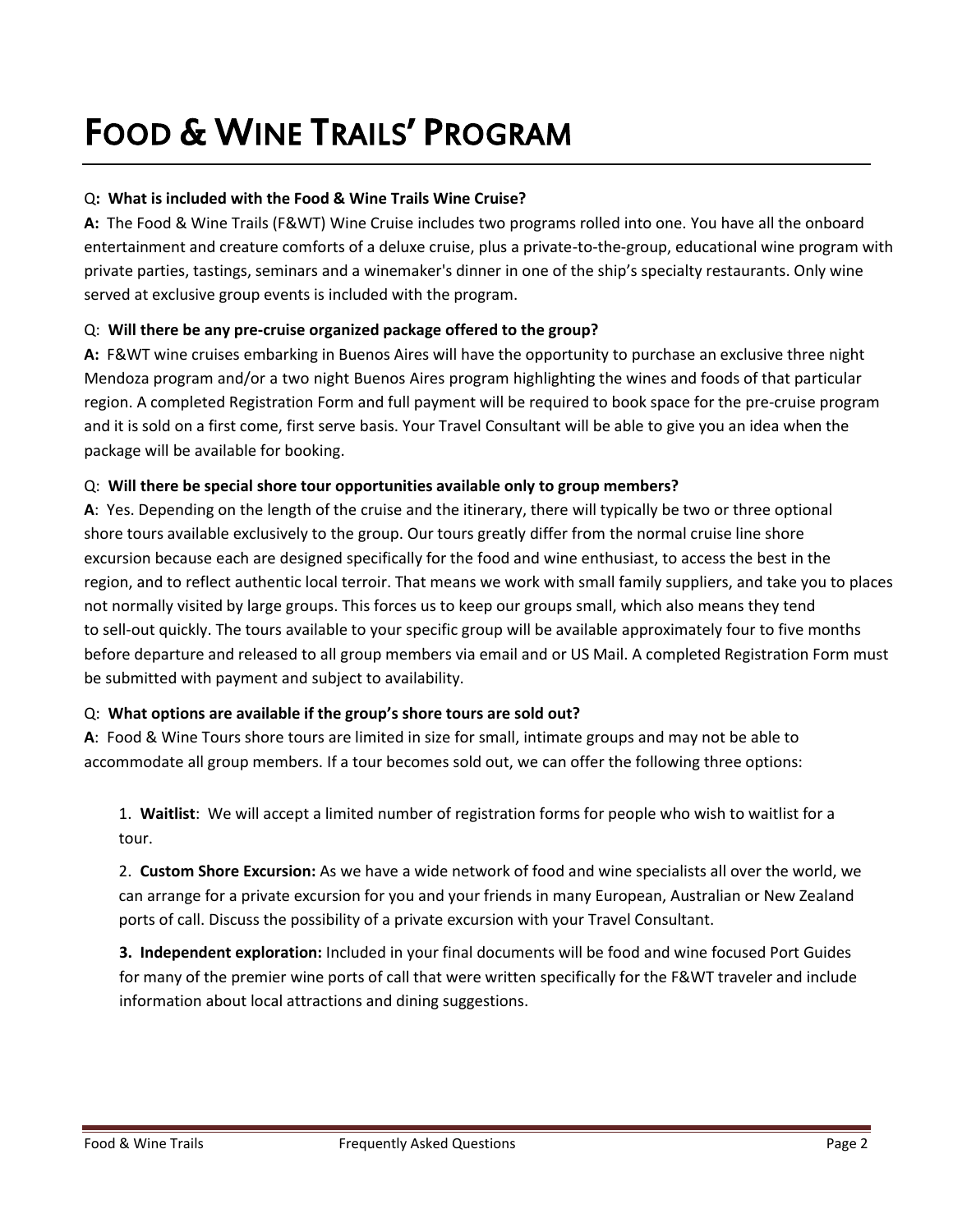## Q: **Can I bring bottles of wine onboard the ship and is there a corkage fee for F&WT Group Members?**

**A:** Guests are limited to bringing three (3) bottles of wine per stateroom at embarkation or in any port of call to enjoy in their stateroom or suite with no corkage fee. Guest wine bottles opened in any public venue will be subject OCI's standard corkage fee. F&WT's group members are entitled to a discounted corkage fee of \$15 per bottle, but must identify themselves at the time of service. Discounts will be applied to the guest's shipboard account on the last night of the cruise and appear as a credit.

## AIR

## Q: **What type of air flights and services are included in the cruise fare?**

**A:** Oceania Cruises (OCI) contracts with major domestic and international airlines to secure Economy, Business and First Class air schedules for their cruise guests. The free air included in the cruise fare is in economy class on the cruise's departure and return dates from select gateway cities only. Supplemental fees may apply from over 100 non-gateway cities. These flights are often scheduled with multiple carriers and connections and arrangements, and are released to passengers 30 days before departure. Please ask about prices to upgrade to Business and First Class seating or how to extend your vacation travel dates.

## Q: **Can I request a specific flight schedule from the cruise line?**

**A:** Yes. Your Travel Consultant can submit a request to OCI to customize or deviate your flights. Please email your desired dates of travel and departure city to your Travel Consultant. A non-refundable air deviation change fee of \$200 per person will apply and must be paid at time request. The cruise line's Air Department will send a proposed schedule to your Travel Consultant within three to four days, which will be forwarded to you for approval. Additional costs may apply and vary based on the airline and date.

### Q: **When can I select my airline seat or submit a special request to the airline?**

**A:** Any pre-flight arrangements, such as seat assignments, frequent flyer details, wheelchairs, oxygen, special meals, or other requests may be made directly to the airlines. Guests are not allowed to use frequent flyer memberships or apply past traveler discounts to any air ticket issued by OCI's Air Department.

### Q: **Can I make independent air arrangements?**

**A:** Yes. Your Travel Consultant may assist you with your purchase of independent air tickets. If you elect not to use the free air tickets provided by OCI, the price of your cruise fare will be reduced by a specific dollar amount called an air credit. The amount of the air credit is listed on the cruise registration form. OCI reserves the right to withdraw or change the air and air credit offer at any time.

### Q: **What are the 26 gateway cities included in Oceania Cruises' Air Program?**

| A: Atlanta (ATL)    | Honolulu (HNL)       | Orlando (MCO)       | Seattle (SEA)               |
|---------------------|----------------------|---------------------|-----------------------------|
| Boston (BOS)        | Houston (IAH)        | Ottawa (YOW)        | Tampa (TPA)                 |
| Charlotte (CLT)     | Los Angeles (LAX)    | Philadelphia (PHL)  | Toronto (YYZ)               |
| Chicago (ORD & MDW) | Miami (MIA)          | Phoenix (PHX)       | Vancouver (YVR)             |
| Dallas (DFW)        | Montreal (YUL)       | San Diego (SAN)     | Washington D.C. (DCA & IAD) |
| Denver (DEN)        | New York (JFK & LGA) | San Francisco (SFO) |                             |
| Detroit (DTW)       | Newark (EWR)         | Savannah (SAV)      |                             |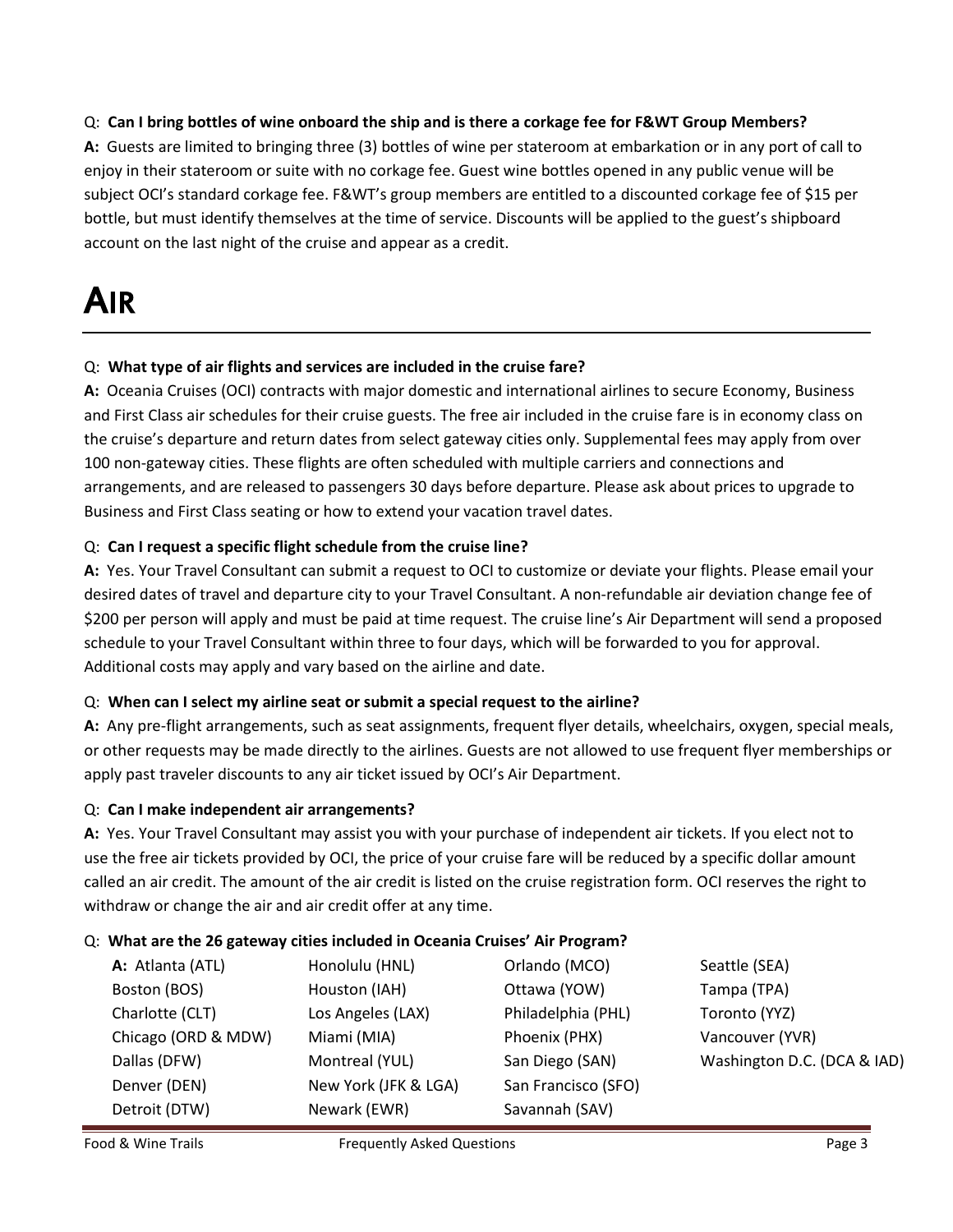## Q. **What about airport transfers to and from the ship?**

**A:** OCI offers airport transfers to and from the ship on the day of embarkation and disembarkation only. Prices range from \$70-\$200 per person. Your Travel Consultant can quote you the prices for your cruise. If you decide to extend your stay either before or after the cruise, you will need to make your own arrangements for transportation to and from the pier. Your Travel Consultant can help you select the best option.

## RESERVATIONS

### Q: **Can I bring children under the age of 18?**

**A:** Infants less than six months of age are not allowed to travel on OCI vessels. All guests under the age of 18 must be accompanied by and occupy the same stateroom or suite as an adult 25 years or older.

#### Q: **Can I make changes to my reservation?**

**A:** Changes to a reservation after deposit and prior to issuance of travel documents may result in assessment of administrative fees and service charges beyond the control of F&WT and are the responsibility of the guest. Administrative fees and service charges will vary and are based on the type of change to your reservation including but not limited to name and air schedule changes.

#### Q: **Do I need travel insurance?**

**A:** F&WT strongly recommends you purchase **Allianz Travel Insurance**, or comparable travel insurance covering supplier default, full medical expenses, medical evacuation, travel delay, cancellation and loss. It is our policy to send every traveler a travel-insurance brochure, so please contact us immediately if this is not received. Be advised that pre-existing condition coverage requires insurance purchase within 14-days of deposit payment. Note that by not purchasing insurance, you assume all risk of loss. Insurance must cover all trip components to be valid. Insurance can only be refunded within 10-days of its purchase if done in writing. Refer to the insurance brochure for details regarding coverage conditions.

## PRICING & PAYMENTS

#### Q: **What are my fares based on?**

**A:** Fares are quoted in U.S. Dollars, are per person, based on double occupancy, and include F&WT's onboard wine program. Fares do not include pre-paid charges, personal charges or optional facilities and service fees, as clearly defined in OCI's Guest Ticket/Contract. Also not included are shore excursions, meals ashore, baggage handling, gratuities, beverages not part of the regular menu, laundry service and other onboard amenities and services, including spa and medical treatments. Two for one and Special Offer Fares include Roundtrip Airfare\* and all airline fees, surcharges and government taxes. Some airline-imposed personal charges, including but not limited to baggage, priority boarding and special seating, may apply.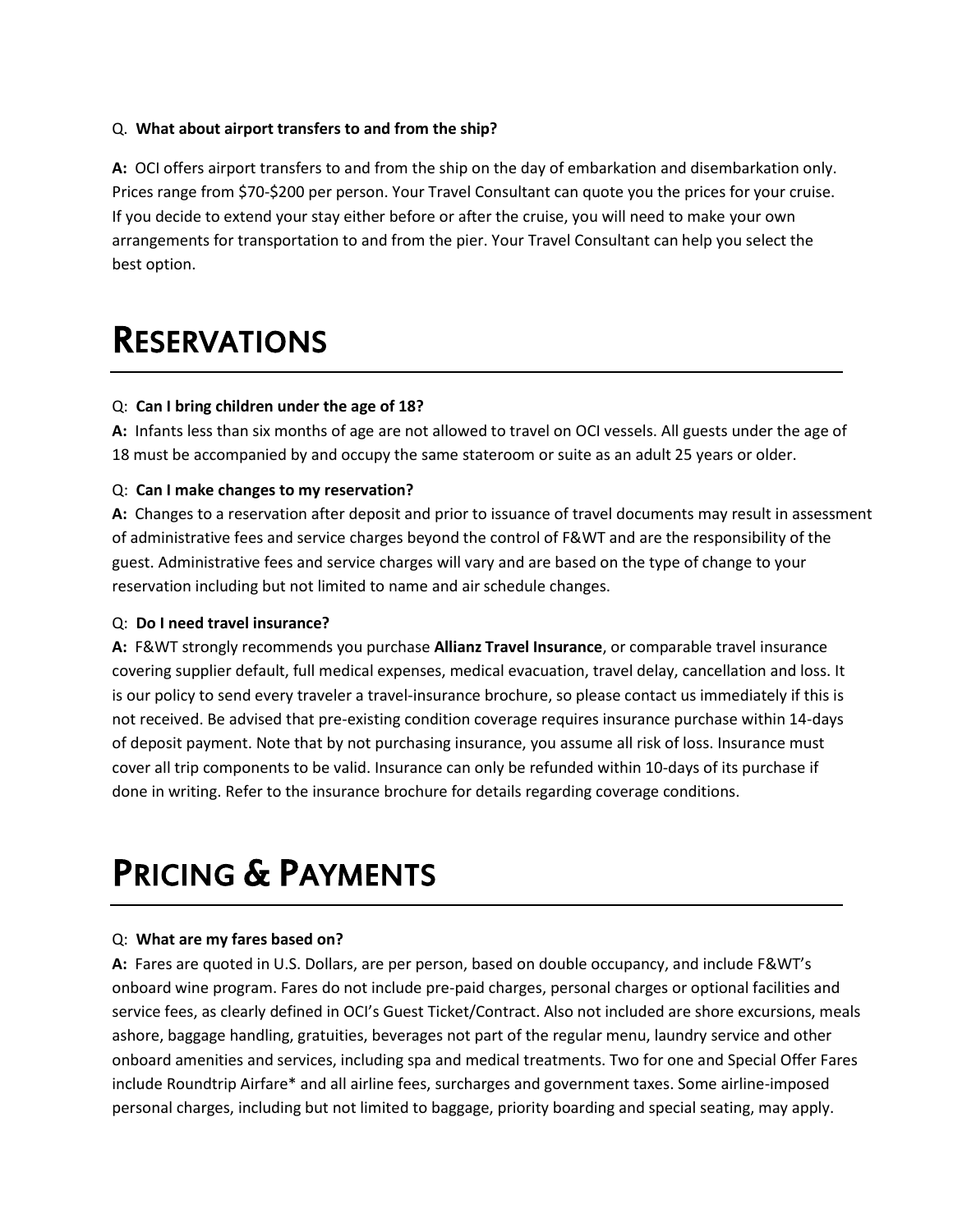## Q: **What is included with Oceania Cruises' "OLife" promotion?**

**A:** OLife amenities (passengers 1 & 2 only) include a FREE unlimited Internet Package (one per stateroom) and the choice of one of the following:

- 1. **FREE Shore Excursions:** based on length of sailing (excluding Oceania Choice (OC), Oceania Exclusive (OE), Executive Collection, Unlimited Passport, and Culinary Discovery tours) – based on double occupancy. If shore excursion amenity is selected, all excursions must be chosen at least 14 days prior to sailing.
	- $\triangleright$  Up to 9 Days = 4 FREE Shore Excursions per stateroom
	- $\geq 10$  to 13 Days = 6 FREE Shore Excursions per stateroom
	- $\geq 14 + \text{days} = 8$  FREE Shore Excursions per stateroom
- 2. **Shipboard Credit:** based on double occupancy.
	- $\triangleright$  Up to 9 Days = \$400 Shipboard Credit per stateroom
	- $\geq 10$  to 13 Days = \$600 Shipboard Credit per stateroom
	- $\geq 14+$  Days = \$800 Shipboard Credit per stateroom
- 3. **House Select Beverage Package:** (wine and beer with lunch and dinner) \$39.95 per person/ per day value. These can be upgraded to the unlimited beverage package exclusively on the ship for an additional \$20.00 per person/per day.

### Q: **What payment methods are accepted for deposits and final payments?**

**A:** F&WT accepts AMEX, MC, Visa, and personal checks. For your convenience, your final payment may be automatically charged to the credit card used to make the initial deposit. Due to daily spending limits imposed by your bank, we may not be able to process debit cards for final payment. OCI processes credit cards internationally, and your credit card bank may charge foreign transaction fees. Neither OCI nor F&WT accepts any responsibility for credit card foreign transaction processing fees independently assessed by banks. You may want to check with your bank in advance to see if they charge these types of fees.

### Q: **Is there a single supplement for guests traveling alone?**

**A:** When one person travels alone in a stateroom, a single supplement will be added to the cruise fare. Unless otherwise indicated, the fare will be 200% of the double occupancy suite or stateroom fare.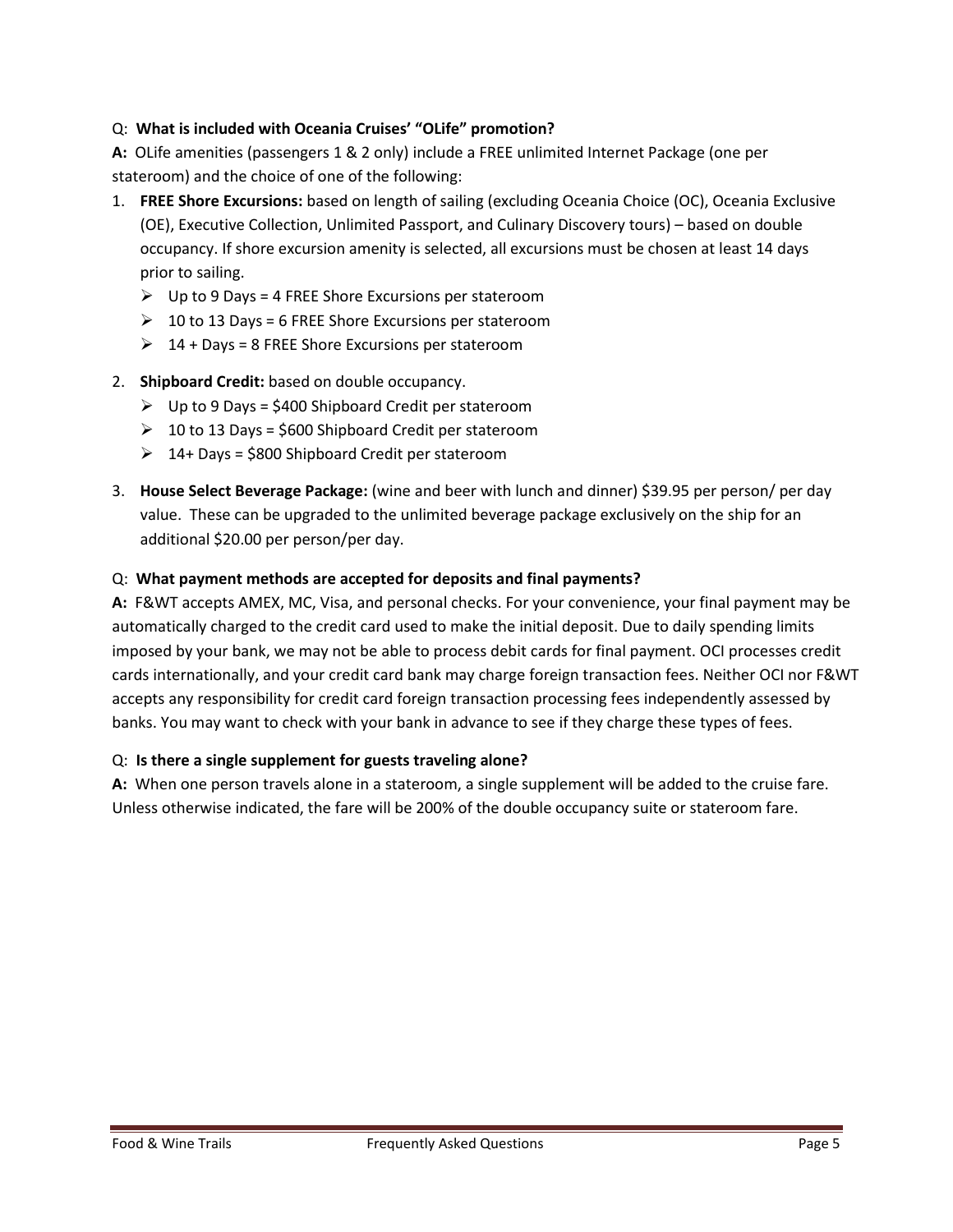## **DOCUMENTATION**

## Q: **When will I receive my final documents?**

**A:** Approximately 45-60 days prior to departure, OCI will mail you your Cruise Vacation Guide. Your F&WT wine program documents will be mailed to you approximately 30 days prior to departure.

## Q: **Do I need a Passport or Visa?**

**A:** If you are traveling with a US Passport, it must be valid for six months past the last date of your trip. Due to airline security measures, your passport name must match your airline ticket name or you may be denied boarding. Any guest traveling without the proper documentation will not be allowed to board or disembark the vessel and no refund of cruise fare or any other travel components purchased through F&WT will be issued.

**Your travel consultant will request a scanned copy of your U.S. Passport. Should an emergency situation arise, having this copy on file will help expedite the process of replacing your passport with the U.S. consulate in any foreign country.**

**If you are traveling with a foreign passport, you are responsible for verifying and obtaining ALL required immigration documentation. F&WT accepts no responsibility for advising guests or obtaining appropriate visas for foreign passport holders.**

NOTE: U.S. passport holders embarking or disembarking in Australia, Turkey and several other countries are required to have a Visa. Guests will be required to obtain an electronic Visa prior to arrival. These can be obtained on the internet. Speak to your Travel Consultant regarding obtaining foreign Visas should you require assistance.

## Q: **What documentation / information does the cruise line require in advance?**

**A:** All Guests will be required to complete and submit a GUEST REGISTRATION FORM before final payment will be accepted. To submit this information, go to **[www.oceaniacruises.com](http://www.oceaniacruises.com/)**, select the link to the *My Account* page to register or login to your personal account. From the *My Account Overview* page select *Booked Cruises*; from the *To Do List* select the link to *Complete Your Guest Registration Form*. Enter the requested information for all individuals traveling and select *Save Guest Information*.

## Q: **Do I need special vaccinations?**

**A:** Passport and Visa requirements, and regulations in regards to vaccination certificates and other health requirements vary by destination. It is the sole responsibility of each guest to obtain and have available appropriate valid travel and health documents for their chosen itinerary. Any guest traveling without the proper documentation will not be allowed to board the vessel and no refund of cruise fare or any other travel components purchased from F&WT will be issued.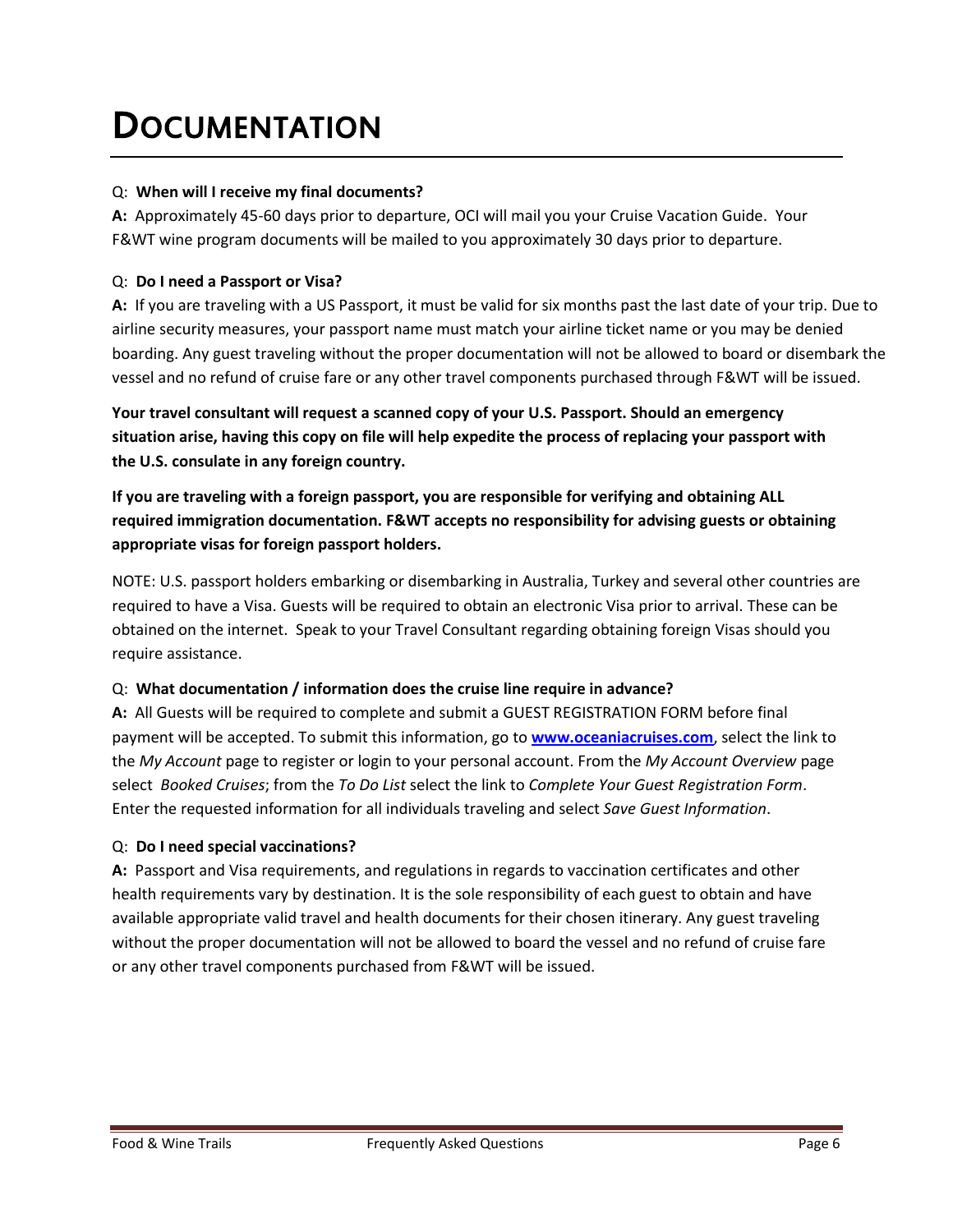## BEFORE YOU GO

## Q: **Where do I find information about Travel Advisories?**

**A:** The U.S. Department of State's Consular Information Sheets are available for every country. F&WT recommends that guests visit the U.S. Department of State's website [http://travel.state.gov](http://travel.state.gov/) to obtain information concerning that status of any advisories or warnings issued for specific countries.

## Q: **Where do I locate information about what weather to expect during my cruise?**

**A:** A favorite resource for up-to-the-minute international weather is www.weather.com. They feature a very informative vacation-planner tool that you may find useful.

## Q: **Is there a dress code?**

**A:** Recommended onboard clothing is resort or country club casual. For evening dining, elegant casual resort-wear is suggested. Jeans, shorts, t-shirts or tennis shoes are not to be worn at dinner.

## Q: **What is Oceania Cruises' baggage policy?**

**A:** Luggage must be handled pursuant to regulators and tariffs of airlines, government security requirements and ground operators. Luggage exceeding these limitations will be subject to charges by the individual operators. Fees for checked luggage are the responsibility of the guest. Please check with your specific airline(s) for their respective luggage policy. OCI reserves the right to refuse any items that may be considered dangerous (explosives, firearms, liquid oxygen, combustible or illegal items). All hand-carried luggage and personal effects are the responsibility of the guest at all times. OCI is not responsible for the loss of or damage to guests' luggage. Baggage insurance is recommended. Guests may bring a reasonable amount of luggage onboard an OCI vessel. No baggage of items heavier than 70 pounds will be loaded onto or off of the ship.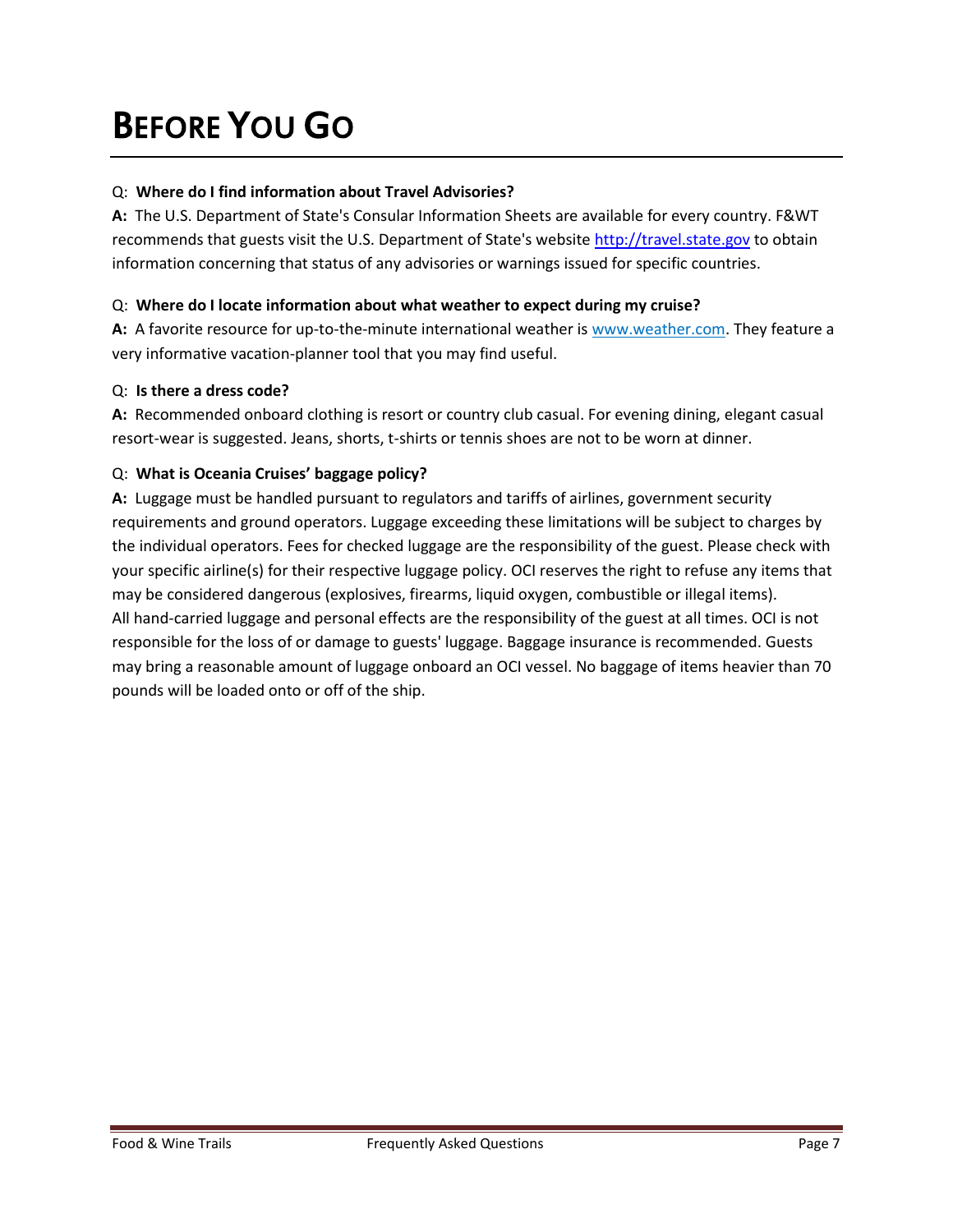## **ONBOARD**

## Q: **Are guests now subject to the new EU VAT (Value Added Tax) on Mediterranean cruises?**

**A:** Yes. Guests sailing on cruises within selected European Union ports will now be subject to the EU Value Added Tax (VAT) for onboard purchases such as those made in the gift shops, spa and for alcoholic beverages purchased during their cruise. Purchases subject to the VAT varies by itinerary and venue. If guests are not citizens of the European Union, they can reclaim a portion of the VAT paid on certain merchandise purchased on board in the gift shops, subject to certain minimum purchase requirements. The VAT on beverages and spa services are not eligible for reimbursement. Reimbursement of eligible VAT charges must be done at the last city of their European visit and within 30 days of the purchase. Offices to submit VAT refund requests are located at most airports for guests to submit their paperwork.

## Q: **Does the ship have room service?**

**A:** Complimentary room service is available 24 hours a day from the OCI room service menu.

## Q: **Does the ship have valet and laundry facilities?**

**A:** Dry cleaning and laundry services are offered onboard for an additional fee.

## Q: **What kinds of outlets do the staterooms have?**

**A:** Each stateroom has two 110 volt outlets and two 220 volt outlets.

### Q: **Can I smoke onboard?**

**A:** Smoking is expressly forbidden in all staterooms and suites, on verandas, or in any areas of the ship other than officially Designated Smoking Areas. Guests choosing to disregard this policy will be disembarked at the next port of call and may be subject to cleaning and damage fees.

## Q: **Can I exchange my money for local currency?**

**A:** Euros may be purchased from reception. For destinations in Europe that do not utilize the Euro, OCI will endeavor to provide currency exchange services onboard or provide the guest with information on currency exchange services available ashore. All foreign currency exchange transactions will be charged to the guest's onboard account and a 5% transaction fee will be applied.

## Q: **Can I use my credit card to get a cash advance on the ship?**

**A:** Cash advances are available at the Reception Desk. A daily limit of \$500 per registered card can be billed to the guest's shipboard account. A 5% transaction fee will be applied by OCI.

## Q: **Can I cash a Travelers check or Personal Check on the ship?**

**A:** Travelers Checks may be cashed onboard OCI ships. OCI does not charge a service fee for cashing the checks into US currency. A 5% transaction fee will be added to your onboard account if you require foreign currency. Personal checks are not accepted.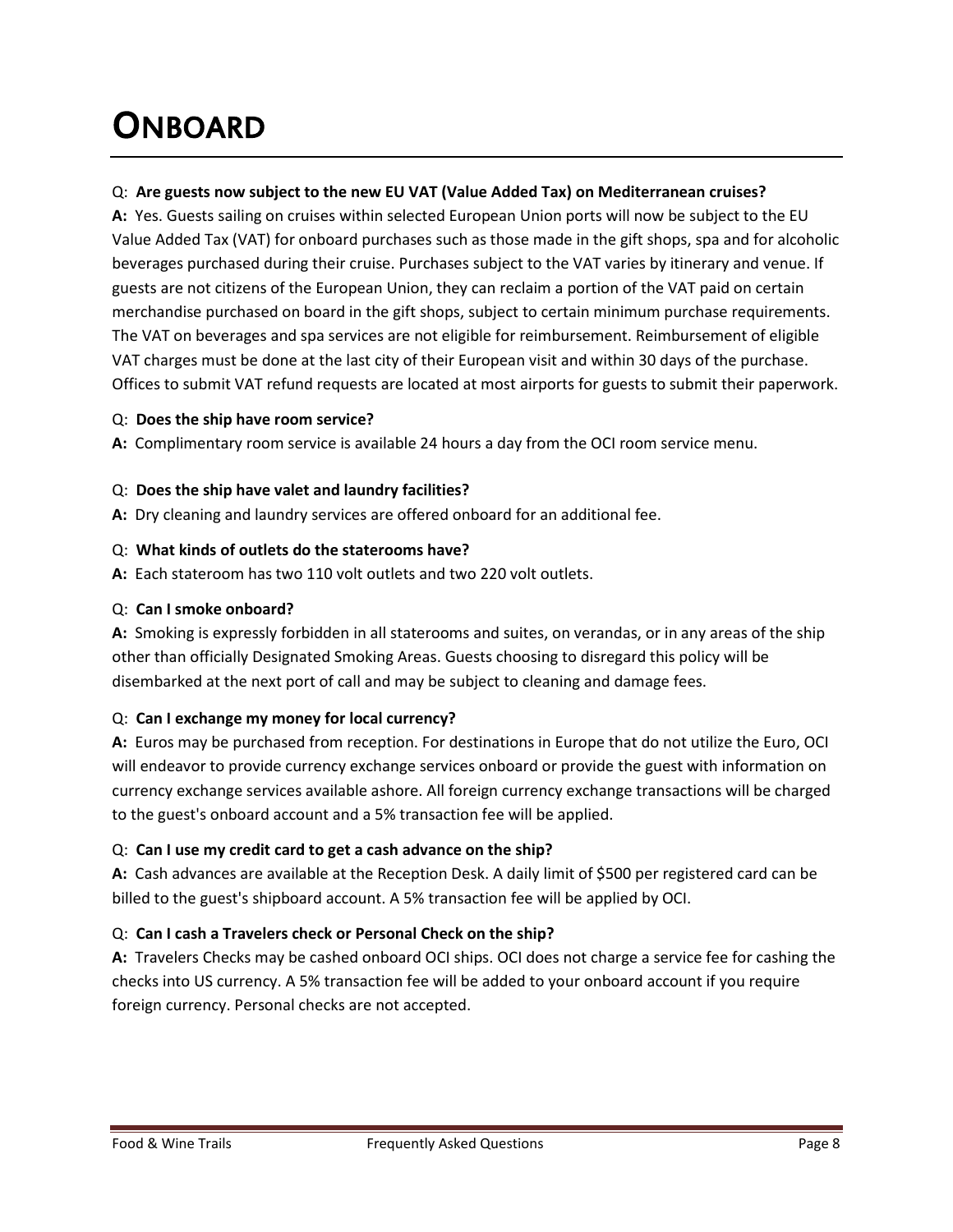## Q: **What kind of currency is used on the ship?**

**A:** OCI uses a cashless system based on the U.S. dollar. All onboard purchases and services, other than the Casino, will be billed to an onboard account. You will be required to register an American Express, MasterCard or Visa card during the embarkation process.

## Q: **What computer facilities and wireless Internet connectivity (WiFi) are available on the ship?**

**A:** Wireless internet access is available throughout each of Oceania Cruises' ships, including suites and staterooms. Internet-enabled computers are also available in the Oceania@Sea Internet Center located aboard each vessel.

Internet Packages are nonrefundable at the time of purchase. Please be advised that bandwidth-heavy applications such as Skype, YouTube, and MagicJack are not available. One login is provided per suite or purchased package, and it may be used across a variety of devices, but on one device at a time. Service and speed will vary depending on the location of the ship and time of day. Internet packages may be purchased once you get on board the ship by visiting the Oceania@Sea Internet Center or by simply logging on through a WiFi-enabled device.

## Q: **What are the ships' policies regarding guests going ashore?**

**A:** When the ships arrive in a port of call, guests are requested to wait in the public areas or in their stateroom until an announcement is made with instructions for safe disembarkation. In certain ports, guests will be brought ashore in tender boats. When tendering is required, you will be instructed where and when to board the tenders. Guests are required to return to the ship at least 30 minutes prior to sailing. If the guests return late and miss the ship, they will be solely responsible for rejoining the ship and all associated costs. When going ashore, guests should carry their Oceania WorldCard stateroom key with them at all times. The Oceania WorldCard serves as the guest's boarding card and must be swiped by security at the gangway each time you disembark and embark the ship.

## Q: **When can I book cooking classes in Riviera or Marina's Culinary Center?**

**A:** Cooking classes are available to book approximately 90 days prior to and up to three days prior to sailing. Classes are available to book through the Oceania website and through the call center. Guests must be at least 13 years old to participate in the culinary classes.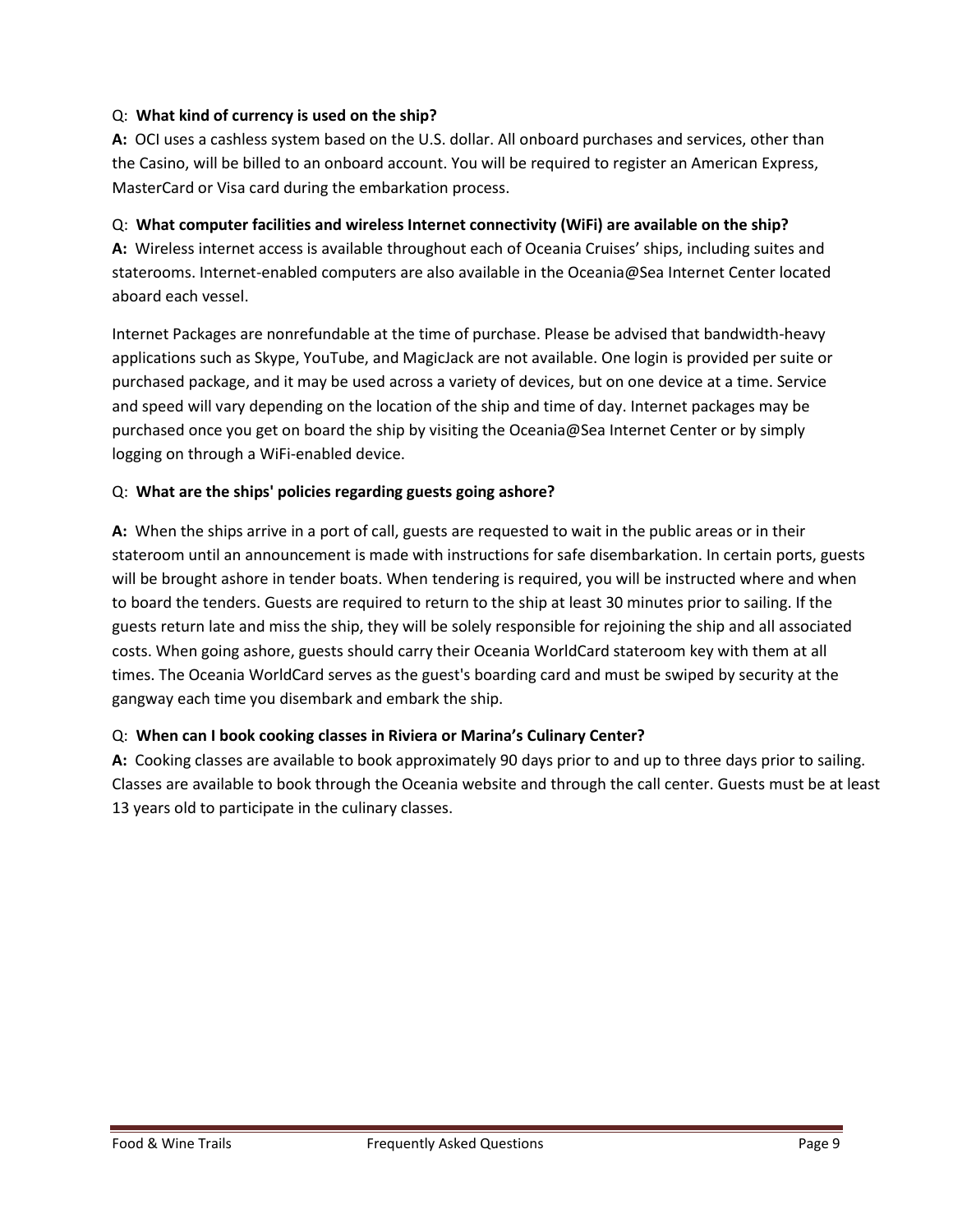## DINING AND BEVERAGES

## Q: **What special diets are available on the ships?**

**A:** Special arrangements can be made if you require Diabetic, Gluten-free, Lactose-free, Kosher, Vegetarian, or Vegan. Other diets must be requested for approval and, in some cases, may require additional medical documentation.

## Q: **When can I make reservations in the specialty restaurants?**

**A:** Dining reservations in the specialty restaurants can be made in advance on the cruise line's web site online according to the following timetable:

| Owners, Oceania, & Vista Suites | 90 to 7 days prior to embarkation |
|---------------------------------|-----------------------------------|
| <b>Penthouse Suites</b>         | 75 to 7 days prior to embarkation |
| Concierge Level Veranda         | 60 to 7 days prior to embarkation |
| All other staterooms            | 45 to 7 days prior to embarkation |

## Q: **How many reservations am I allowed in each specialty restaurant?**

**A:** Depending on the length of the cruise, guests will receive the following number of reservations:

| Insignia, Nautica, Regatta & Sirena | 0-7 Davs | <b>8-17 Days</b>  | 18+ Days |
|-------------------------------------|----------|-------------------|----------|
| Owners, Oceania, & Vista Suites     |          |                   | 3        |
| Penthouse Suites& Concierge Veranda |          |                   | 3        |
| All other staterooms                |          |                   | 2        |
|                                     |          |                   | 18+ Days |
| <b>Marina &amp; Riviera</b>         | 0-7 Days | <b>10-17 Days</b> |          |
| Owners, Oceania, & Vista Suites     |          |                   | 3        |
| <b>Penthouse Suites</b>             |          |                   | 2        |
| All other staterooms                |          |                   |          |

## *Please be aware that your group's winemaker or wine-paired dinner does count as one of the allowed reservations in that particular specialty restaurant.*

To make reservations online your booking must be paid in full. The online dining reservation system closes seven days prior to sailing**.** All reservations have a maximum of eight guests per table.

## Q: **Is there a fee associated with the specialty restaurants?**

**A:** OCI does not charge an additional fee to dine in the ship's specialty restaurants.

### Q: **What is the ship's alcohol policy?**

**A:** The sale and consumption of alcoholic beverages onboard the ship is strictly limited to guests aged 21 years or older. Guests are kindly reminded to consume alcohol in moderation. OCI reserves the right to prohibit and retain all alcohol bought ashore for consumption onboard the vessel.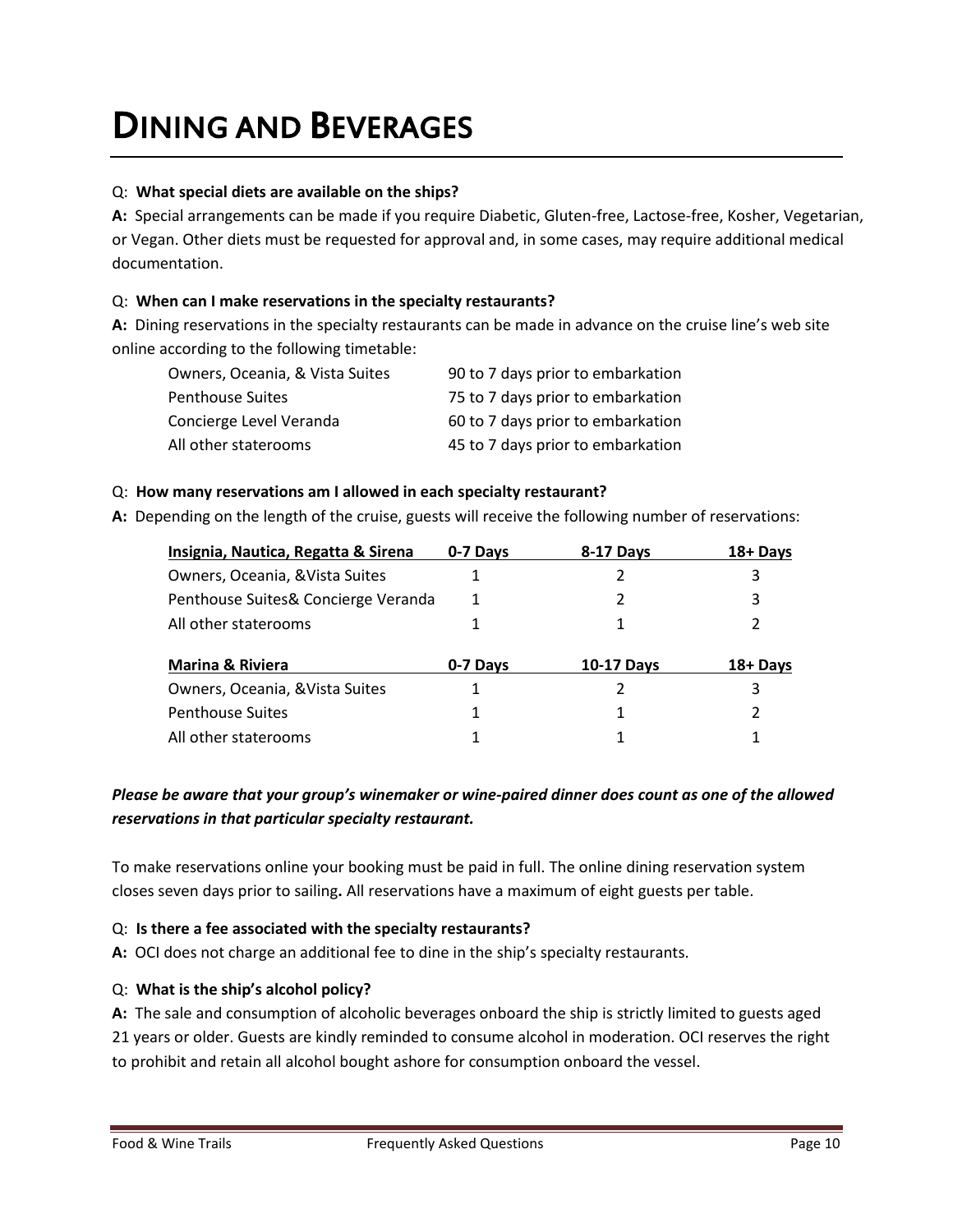## Q: **Does OCI offer beverage packages?**

- **A**: Yes, OCI offers three beverage packages to guests:
	- 1. **Prestige Select:** This UNLIMITED package includes beer, a selection of wines by the glass, most top shelf spirits and cocktails, all of which may be ordered at any onboard venue as well as through room service\* during regular operating hours. \$59.95 per person / per day
	- 2. **House Select\*:** This package includes beer and a selection of wines by the glass during lunch and dinner in any dining venue or through room service. \$39.95 per person / per day Package price include gratuities and must be purchased for the entire cruise. \*Available with meals only.
	- 3. **Wine by the Bottle:** By selecting seven or more bottles from among a wide array of wines, you will pay only \$42.50 per bottle, inclusive of gratuities. These wines are not available for purchase in the ships restaurants; the selection varies by ship and itinerary, as regional wines are added on many cruises. This package is available to purchase onboard the ship. Additional bottles cannot be added to the initial package after purchase.

## ONBOARD MEDICAL

## Q: **Does the ship have medical services onboard?**

**A:** Each of the ships is equipped with limited medical facilities and staffed by international medical personnel. Customary Emergency Room fees and charges do apply for medical services and are dictated by the services performed by the ship's medical staff.

## Q: **I have an existing medical condition. What do I do?**

**A:** Guests with medical condition(s) or special needs requiring treatment, attention, or accommodation during the voyage, or needing to travel with medical apparatus, including wheelchairs, motorized scooters, oxygen therapy, etc., must advise OCI in writing at the time of deposit. OCI is unable to accommodate women past their sixth month of pregnancy. OCI has the right to refuse or revoke passage to anyone who, in its judgment, is in a physical, mental or emotional condition unfit for travel or whose comfort onboard may be compromised due to situations beyond the care that can be provided by OCI.

### Q: **What is the procedure to have medical equipment delivered to the ship?**

**A:** Having medical equipment brought onboard is handled on a case-by-case basis. OCI must receive a fit-to-travel letter, the full dimensions, description of the equipment, name of the delivery company, and all other pertinent information.